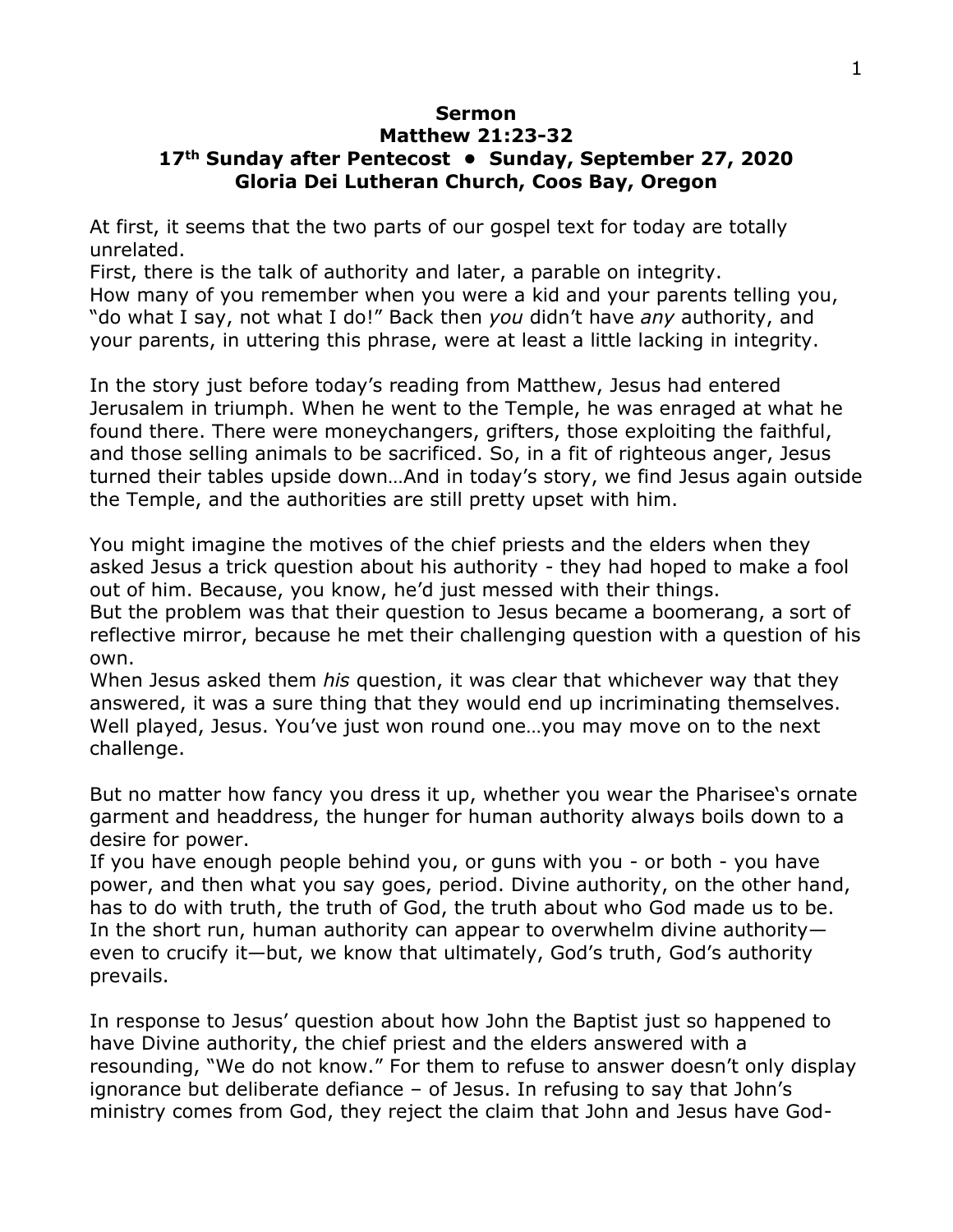given authority. To refuse this recognition, to refuse to make a choice, is to reveal their own illegitimacy. They have no real authority.

It reminds me of the words to the popular 1980 song, *Freewill* from the progressive rock band, Rush. (Oh my, was that really 40 years ago?) "If you choose not to decide, you still have made a choice.

Making choices. It would seem that our gospel text is about reconciling our actions and our words. Both communicate to others on which side of the fence we stand – obedience or rebellion.

And then Jesus tells a parable of two sons. On one level, this story emphasizes that deeds are more important than words, and just how well our words match our actions when it comes to obeying the will of God. When Jesus speaks with the elite in the synagogue, he's addressing the tension that was already present. In the synagogue there were the people who had said "Yes" to God, but who had failed to go and do God's work. Those people were not doing God's will. So this parable becomes a warning that the church, those who are now the "Yes" people, who have said "Yes" to the Messiah, those who may very well say the right words, but fail to act on them.

If we had to make a choice about which son did his father's will, I think we would all choose the second son – the one who originally said "no" to his father, but eventually did what he had been asked to do.

But still, there is another explanation.

Author Bernard Brandon Scott writes in his book, *Hear Then the Parable,* that both sons are wrong. Scott writes about honoring the father. A son who publicly says "no" to his father is shaming his father. Hmm? Wouldn't that have also been true of you, all those years ago, if you had pointed out your parent's lack of integrity when they uttered, "do what I say, not what I do?"

When the parable hearer is asked to choose between the two sons, a dilemma arises. Both sons have insulted the father, one by saying no, the other by saying yes but doing nothing. So, one son honors his father by going into the vineyard and upholding family solidarity, while the other maintains the family's good name by appearing on the surface to be a good son. **Would the father choose to be publicly honored and privately shamed, or publicly shamed and privately honored?** In the first century, that is not much of a choice.

**The real question is which son would make the father most angry**? The listener now must choose.

## **It would seem that this parable is about choosing to change ourselves and our lives to do the will of God.**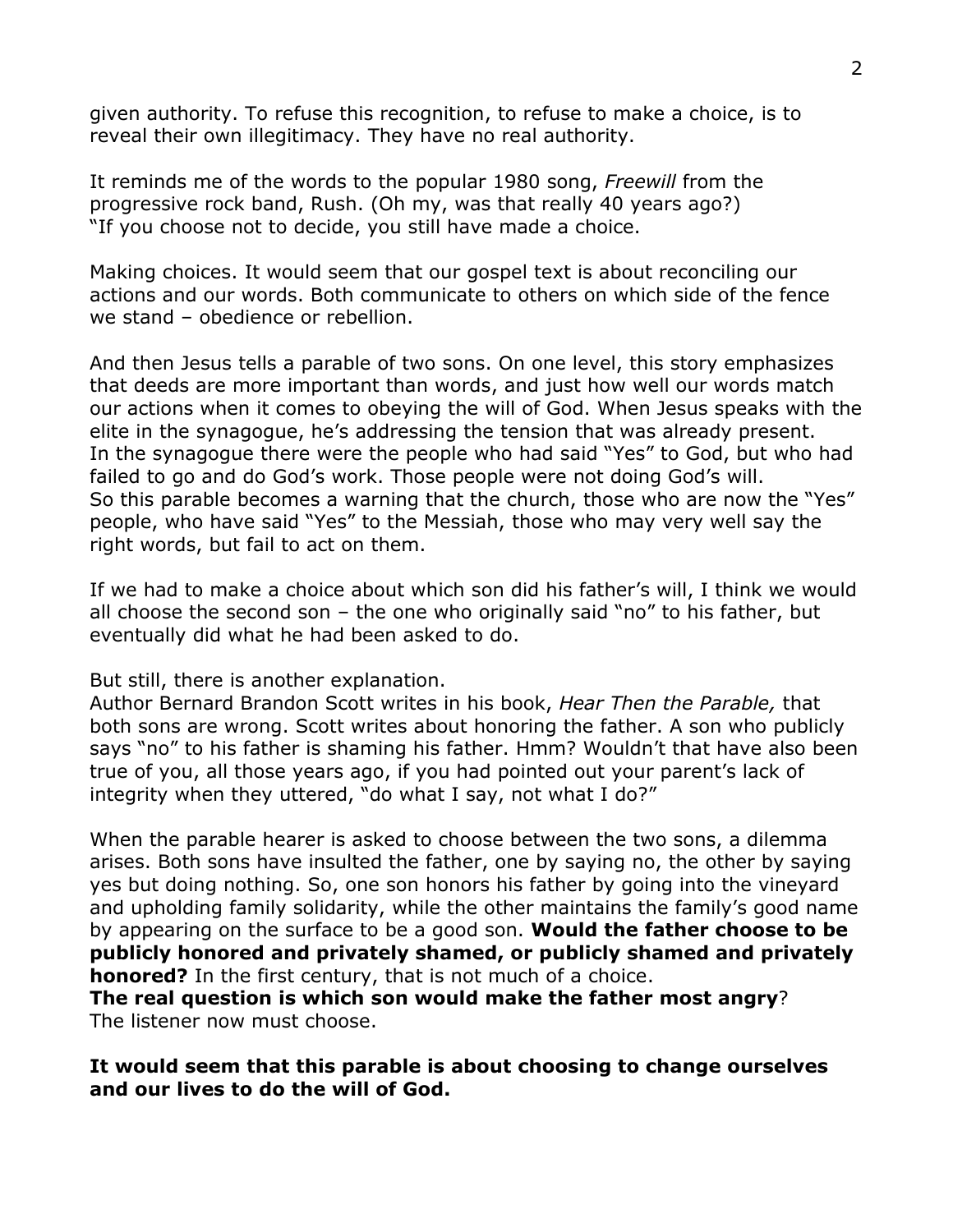We might conclude that the religious leaders in the temple "would not change their hearts." I'm not sure *what* would have brought about a change in the lives of the Pharisees that would lead to their understanding Jesus' authority. Still, that doesn't exclude us from having to change.

On the other hand, in this text we see the change in the lives of tax collectors and prostitutes. I'm not always sure we believe that God can "turn around" the lives of "those people." Today we might imagine Jesus talking about murderers and drug dealers. We tend to approach such dramatic conversions with a lot of skepticism. Could that also imply that we are likely to close ourselves off from the transforming power of God to make changes in our own lives? Or are we so content with our relatively comfortable lives that we don't want God coming and messing them up by calling us to new and different concerns to care about. Could it also be that we don't want God messing up our church, by having such people come into our comfortable fellowship? I mean, really, who might come if we flew a Pride flag?

I also wonder how many of us, if we met someone in our church who was a former prostitute or thief or drug addict, would we have the courage to ask that person to talk about the transformation that God had meant in their lives? Would that person be willing to reveal his past? Would she still be accepted by others if such pasts were known?

We need to keep in mind that such testimonies are not really about "me and my sinfulness," but about the powerful grace and love of God that can change people. I'm certain that there are people in nearly every congregation who have had powerful, life-changing, God experiences.

Would they be willing to share their stories? Would we believe them? Would we even bother to ask?

The primary point of this parable, I think, is about having a sincere change of heart, not just about saying or doing the right things.

Another comparison we might see is between those who attend church and say all the right words, but whose lives fall somewhat short of John the Baptist's "way of righteousness." Others may live exemplary lives but who do not want anything to do with "organized religion" or a public expression of their faith. Perhaps both need "a change of heart". Perhaps we all do.

Many people, like the religious leaders in the first part of our text, are unwilling to make a decision about who is the authority in their lives, but by not answering, by not deciding, they have, of course, already decided.

In 1980, the rock group, Rush, sang "If you chose not to decide, you still have made a choice." The chorus went like this: